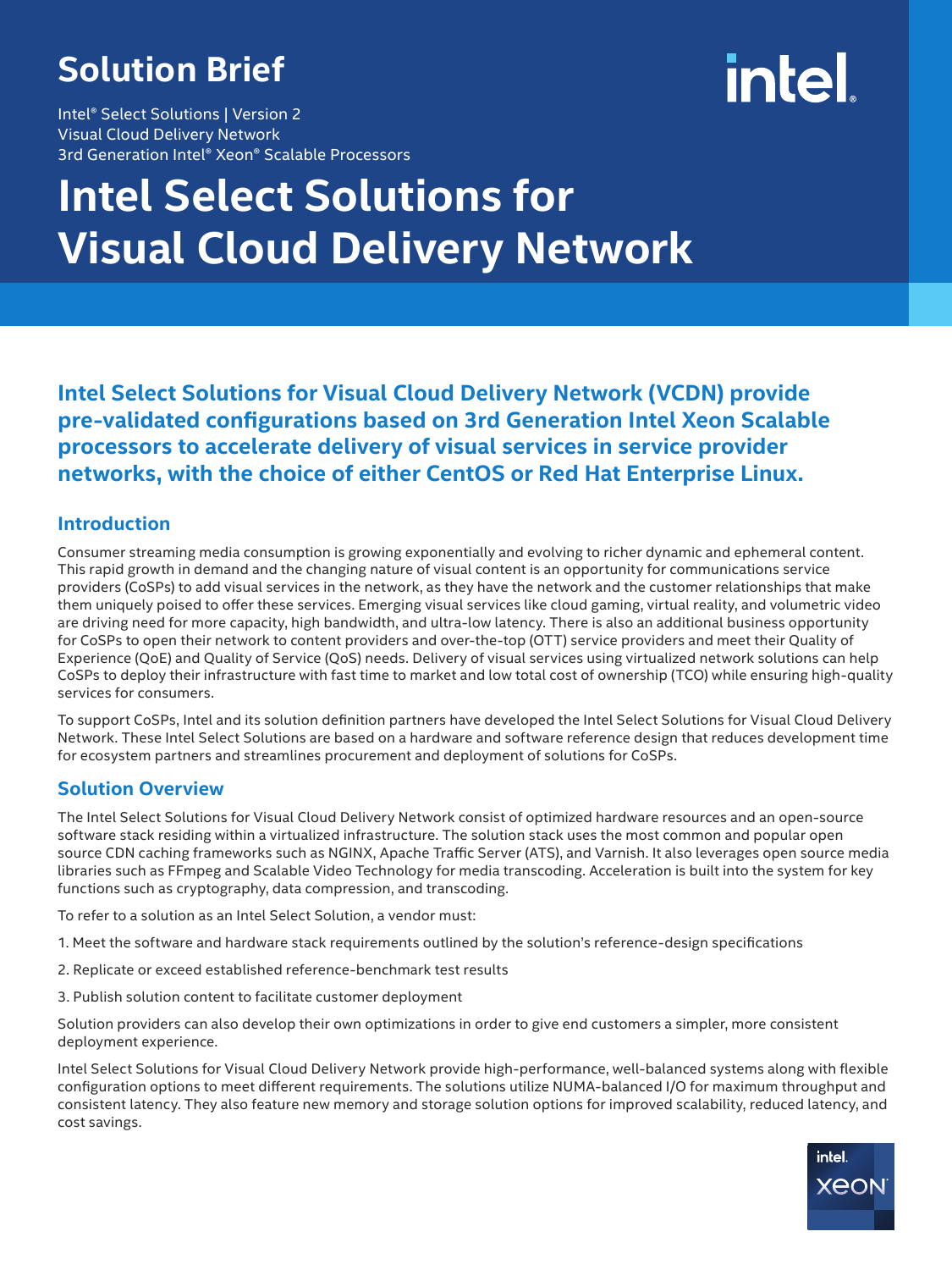#### **Intel Platform Technologies**

The Intel Select Solutions for Visual Cloud Delivery Network integrate a number of advanced Intel technologies for their performance, data security features, and other functionality.

**3rd Generation Intel Xeon Scalable processors** are the foundation for all hardware configurations used in the solutions. These CPUs are available in configurations optimized for cloud, enterprise, network, security, and IoT workloads, in a wide range of frequency, feature, and power levels. The following platform characteristics and technologies are particularly valuable to the Intel Select Solutions for Visual Cloud Delivery Network:

- **New balanced, scalable architecture** enhances per-core performance, increases memory bandwidth, and provides PCIe Gen4 support for twice the I/O bandwidth and density, to accelerate diverse workloads from the edge to the data center.
- **Increased core count and cache**, available in a flexible range of SKUs with 8 to 40 powerful cores and CPU caches up to 50 percent larger than the previous generation, helping drive up the number of streams that can be handled per node.
- **New extensions to Intel Advanced Vector Extensions 512 (Intel AVX-512) instructions** accelerate bit-processing kernels that move and reorder blocks of data within the wireless signal processing pipeline.
- **Intel Software Guard Extensions (Intel SGX)** provides protected execution enclaves that isolate and help protect application code and data while in use and enable new ways to collaborate using shared data without compromising privacy.

**Intel Optane™ persistent memory 200 series** helps to address memory constraint challenges for latency-sensitive CDN use cases. With the latest 3rd Generation Intel Xeon Scalable processors and the latest Intel Optane persistent memory, you can get up to 1.63x higher throughput and 1.33x more memory capacity,<sup>1</sup> enabling you to serve the same number of subscribers at higher resolution, or a greater number of subscribers at the same resolution. For CDN applications, the ability to provision content closer to the consumer for a faster, better user experience is critical. Operators are increasingly hosting rich content in memory to make it faster and more accessible. But large capacity memory DIMMs can be cost-prohibitive to scale. The Intel Optane persistent memory 200 series helps to address this challenge because it can offer lower per-gigabyte memory cost, and similar performance as DRAM. Higher memory density enables operators to host more channels per node at similar cost. Intel Optane persistent memory modules are available in per module capacities of 128 GB, 256 GB and 512 GB per module.

**Intel Server GPU**, based on Intel's Xe architecture, enables infrastructure that increases the density of streams per server, while helping ensure high quality and availability. This discrete graphics solution is well suited to accelerating high-density, low-latency CDN use cases in support of Android cloud gaming and media streaming, with a low cost per stream. It can be paired with Intel Xeon Scalable processors to help providers rapidly scale out new offerings to meet customer demands. For more information, visit the [Intel Server GPU product page](https://www.intel.com/servergpu).

**Intel Solid State Drive Data Center Family (Intel SSD DC Family)** includes the NVMe-based Intel SSD Data Center P5500 and P5300 Series, which is designed for cloud infrastructures and offers outstanding quality, reliability, advanced manageability, and serviceability to minimize service disruptions. The Intel 3D NAND Technology-based SSDs provide high-capacity storage. The Intel Optane DC SSD P5800X Series supports fast caching and fast storage at low latency and high endurance compared to traditional NAND and hard disk drives. When used for caching, Intel Optane DC SSDs help to increase scale by accommodating more capacity than alternative DRAM-based memory technologies typically used for caching.

**Intel® Ethernet 800 Series Network Adapter** delivers efficient, workload-optimized performance at Ethernet speeds up to 100 Gbps. These adapters accelerate the Intel Select Solutions for Visual Cloud Delivery Network with packet-classification sorting optimizations for high-bandwidth workloads. Enhanced Dynamic Device Personalization (DDP) uses the fully programmable pipeline to enable frame classification for advanced and proprietary protocols on the adapter, to increase throughput, lower latency, and reduce host CPU overhead. Multiple DDP profiles specify workload-specific optimizations, add protocols where they can improve efficiency, and define parameters for packet handling and processing.

#### **Two-Socket and One-Socket Base and Plus Configurations**

Intel and its solution definition partners have carefully designed the hardware platform requirements of the Intel Select Solutions for Visual Cloud Delivery Network to deliver performance and efficiency for CDN applications. Reflecting the flexibility of platforms based on the 3rd Generation Intel Xeon Scalable processor, both two-socket and one-socket configurations are available, with both Base and Plus configurations available for each of the processor counts. The breadth of configurations included within the Intel Select Solutions for Visual Cloud Delivery Network gives customers control over value-performance tradeoffs for different use cases.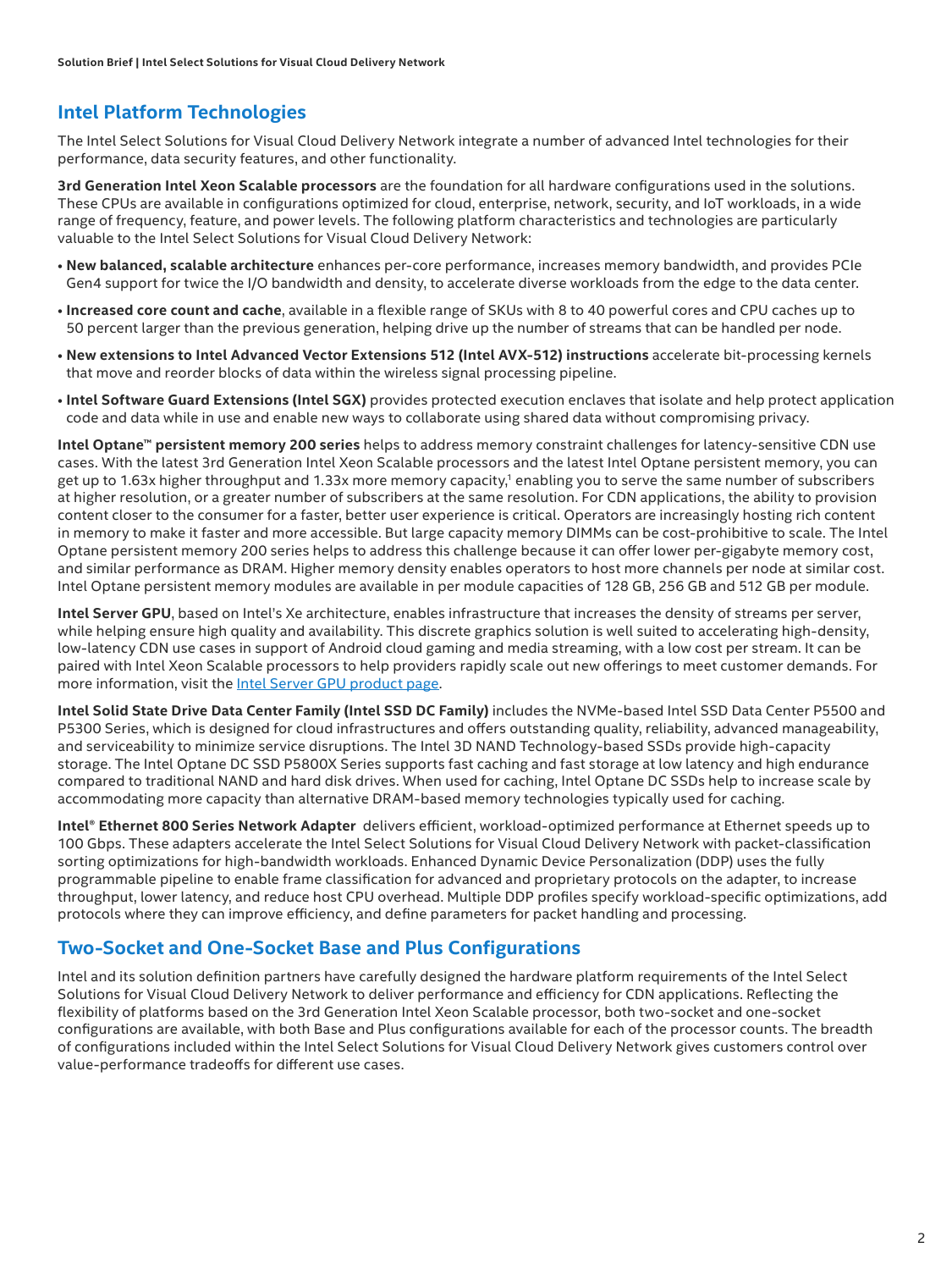#### **Solution Brief | Intel Select Solutions for Visual Cloud Delivery Network**

Figure 1 demonstrates the software stack and some of the available configuration options for the solutions. Tables 1 and 2 outline some of the high-level hardware requirements for Base and Plus configurations of two-socket and one-socket servers.



Figure 1. Built-in application layer for CDN services and hardware configuration options.

| <b>Ingredient</b>                                            | <b>Base Configuration (2S)</b>                                                                                                               | <b>Plus Configuration (2S)</b>                                                                                       |  |  |
|--------------------------------------------------------------|----------------------------------------------------------------------------------------------------------------------------------------------|----------------------------------------------------------------------------------------------------------------------|--|--|
| <b>Processor</b>                                             | 2 x Intel Xeon Gold 5318N processor<br>(2.1 GHz 24C/48T, 150 W), or<br>20C/40T @135 W, or<br>Higher core count/frequency                     | 2 x Intel Xeon Gold 6338N processor<br>(2.2 GHz 32 C/64T, 185 W), or<br>Higher core count/frequency                  |  |  |
| <b>DRAM</b>                                                  | 256 GB - Required                                                                                                                            |                                                                                                                      |  |  |
| <b>Intel Optane</b><br><b>Technology</b>                     | 2-1-1-1 128 GB (512 GB Total) -<br>Recommended, or<br>3x Intel Optane SSD DC P5800X Series<br>(400 GB) – Recommended                         | 2-2-1-1 128 GB (1 TB Total) - Required                                                                               |  |  |
| <b>Intel<sup>®</sup></b> Ethernet<br><b>Network Adapters</b> | 1 x 100 GbE Intel Ethernet 800 Series<br>Network Adapter<br>- Total: 100 Gbps                                                                | 2 x 100 GbE Intel Ethernet 800 Series<br><b>Network Adapters</b><br>- Total: 200 Gbps                                |  |  |
| <b>Accelerator</b>                                           | 1 x Intel Server GPU - Recommended                                                                                                           |                                                                                                                      |  |  |
| <b>Storage Capacity</b>                                      | 6 x Intel SSD D7-5510 Series (3.84 TB) -<br>Required <sup>2</sup> , or<br>6 x Intel SSD P5-P5316 Series (7.68 TB) -<br>Required <sup>2</sup> | 10 x Intel SSD D7-5510 Series (7.68 TB) -<br>Required, or<br>10 x Intel SSD P5-P5316 Series (15.36 TB)<br>– Required |  |  |
| <b>Storage Boot Drive</b>                                    | 2 x SATA SSD S4510 @480 GB - Required                                                                                                        |                                                                                                                      |  |  |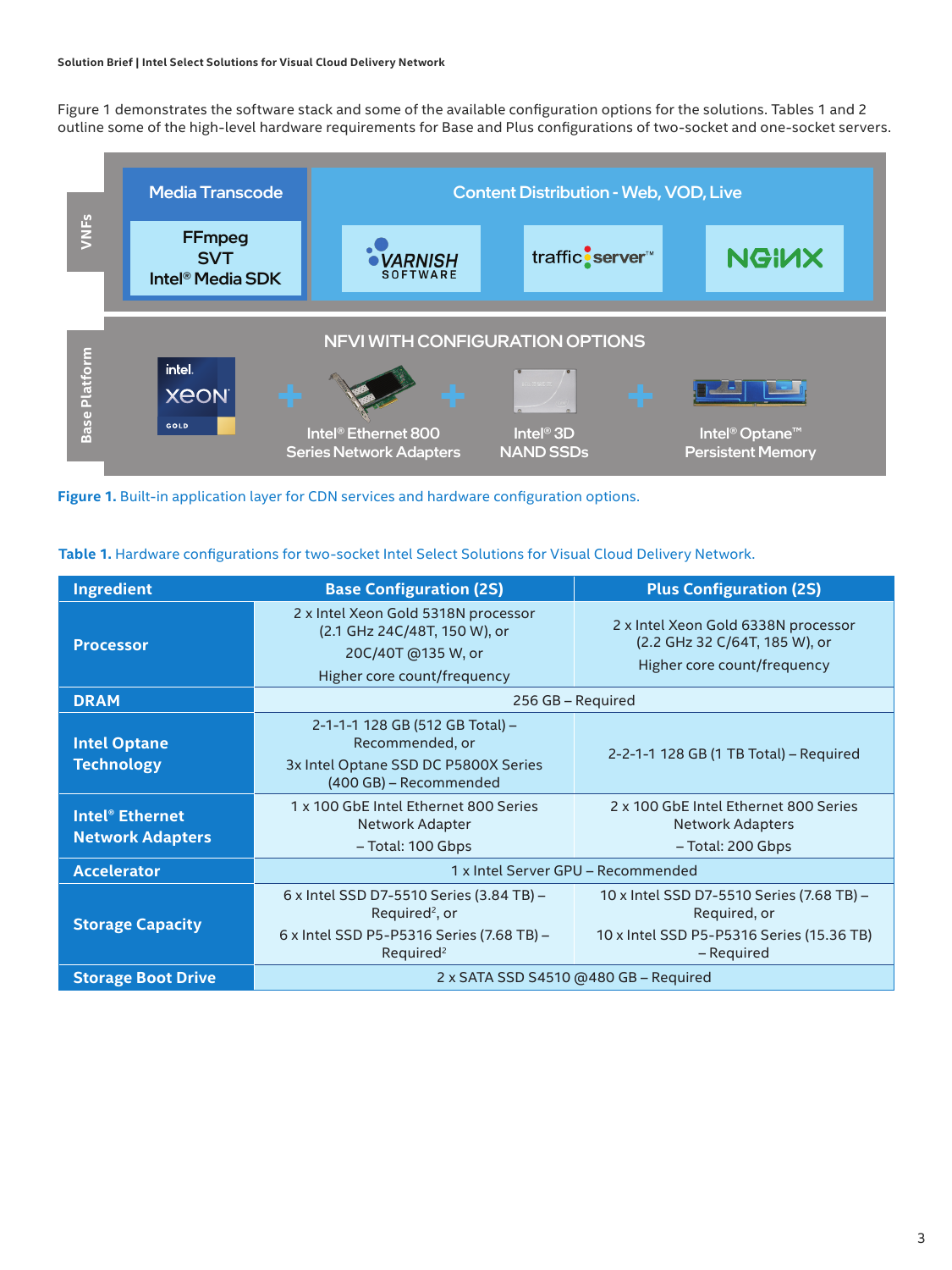| Ingredient                                                   | <b>Base Configuration (1S)</b>                                                                     | <b>Plus Configuration (1S)</b>                                                                      |  |  |  |
|--------------------------------------------------------------|----------------------------------------------------------------------------------------------------|-----------------------------------------------------------------------------------------------------|--|--|--|
| <b>Processor</b>                                             | 1 x Intel Xeon Gold 6312U processor<br>(2.4 GHz 24C/48T, 185 W), or<br>Higher core count/frequency | 1 x Intel Xeon Gold 8351N processor (2.4 GHz<br>36 C/72T, 225 W), or<br>Higher core count/frequency |  |  |  |
| <b>DRAM</b>                                                  | 256 GB - Required                                                                                  |                                                                                                     |  |  |  |
| <b>Intel Optane</b><br><b>Technology</b>                     | 1 x 400 GB P5800X Intel Optane SSD -<br>Recommended                                                | 4 x 400 GB P5800X Intel Optane SSD -<br>Required <sup>2</sup>                                       |  |  |  |
| <b>Intel<sup>®</sup></b> Ethernet<br><b>Network Adapters</b> | 1 x 25 GbE Intel Ethernet 800 Series<br>Network Adapter                                            | 1 x 100 GbE Intel Ethernet 800 Series<br>Network Adapter                                            |  |  |  |
|                                                              | - Total: 50 Gbps                                                                                   | - Total: 100 Gbps                                                                                   |  |  |  |
| <b>Storage Capacity</b>                                      | 4 x Intel SSD D7-5510 Series (3.84 TB) -<br>Required <sup>2</sup> , or                             | 6 x Intel SSD D7-5510 Series (3.84 TB) -<br>Required, or                                            |  |  |  |
|                                                              | 4 x Intel SSD P5-P5316 Series (7.68 TB) -<br>Required <sup>2</sup>                                 | 6 x Intel SSD P5-P5316 Series (7.68 TB) -<br>Required                                               |  |  |  |
| <b>Storage Boot Drive</b>                                    | 2 x SATA SSD S4510 @480 GB - Required                                                              |                                                                                                     |  |  |  |

#### **Table 2.** Hardware configurations for one-socket Intel Select Solutions for Visual Cloud Delivery Network.

#### **Software Stack**

The Intel Select Solutions for Visual Cloud Delivery Network are designed to offer an optimized and validated software stack to allow CoSPs to deploy their preferred CDN software. CoSPs have the flexibility to use either open source CDN software or commercial CDN software. This stack includes media frameworks, operating system and drivers, and BIOS recommendations. The frameworks supported include the following (see also Tables 3 and 4):

- **Video-on-Demand (VoD) and Live/Linear Streaming:** HLS and DASH are recommended for live streaming benchmarking as they are used worldwide and have been well supported by the NGINX and Apache Traffic Server (ATS) framework.
- **Web Content Caching:** The Intel Select Solutions for Visual Cloud Delivery Network support NGINX, ATS and Varnish Software. By supporting the most popular caching software, Intel covers the CoSP market with support for the most popular frameworks.
- **Media Transcode:** FFmpeg is a widely used framework for media processing and media transcoding applications. Intel provides a highly optimized software development kit (SDK) for HEVC encoding and also for media transcoding using the Intel VCA 2 hardware accelerator card.
- **Media Solution Development:** Intel Media SDK is supported on the solution to provide software development tools and libraries needed to develop, debug, and deploy enterprise-grade media solutions on Intel Server Graphics. The tool set supports development of tools for transcoding live, over-the-top broadcasting, and streaming video, as well as for cloud gaming, virtual desktop infrastructure (VDI), and video conferencing.

#### **Table 3.** Media platform components.

| <b>Media Acceleration Library</b> |                   | Intel Media SDK       |  |  |
|-----------------------------------|-------------------|-----------------------|--|--|
| Media Framework                   |                   | <b>FFmpeg</b>         |  |  |
| <b>Containers Platform</b>        |                   | <b>KVM</b>            |  |  |
| <b>OS Support</b>                 |                   | Linux                 |  |  |
| <b>Media Codecs</b>               | Encode and Decode | AVC, HEVC, MPEG2, VP9 |  |  |

Caching and media open source library frameworks deployed with the Intel Select Solution for Visual Cloud Delivery Network include the following:

- Caching Frameworks:
- Apache Traffic Server (ATS)
- NGINX
- Varnish Software
- Media Libraries:
- FFmpeg
- Scalable Video Technology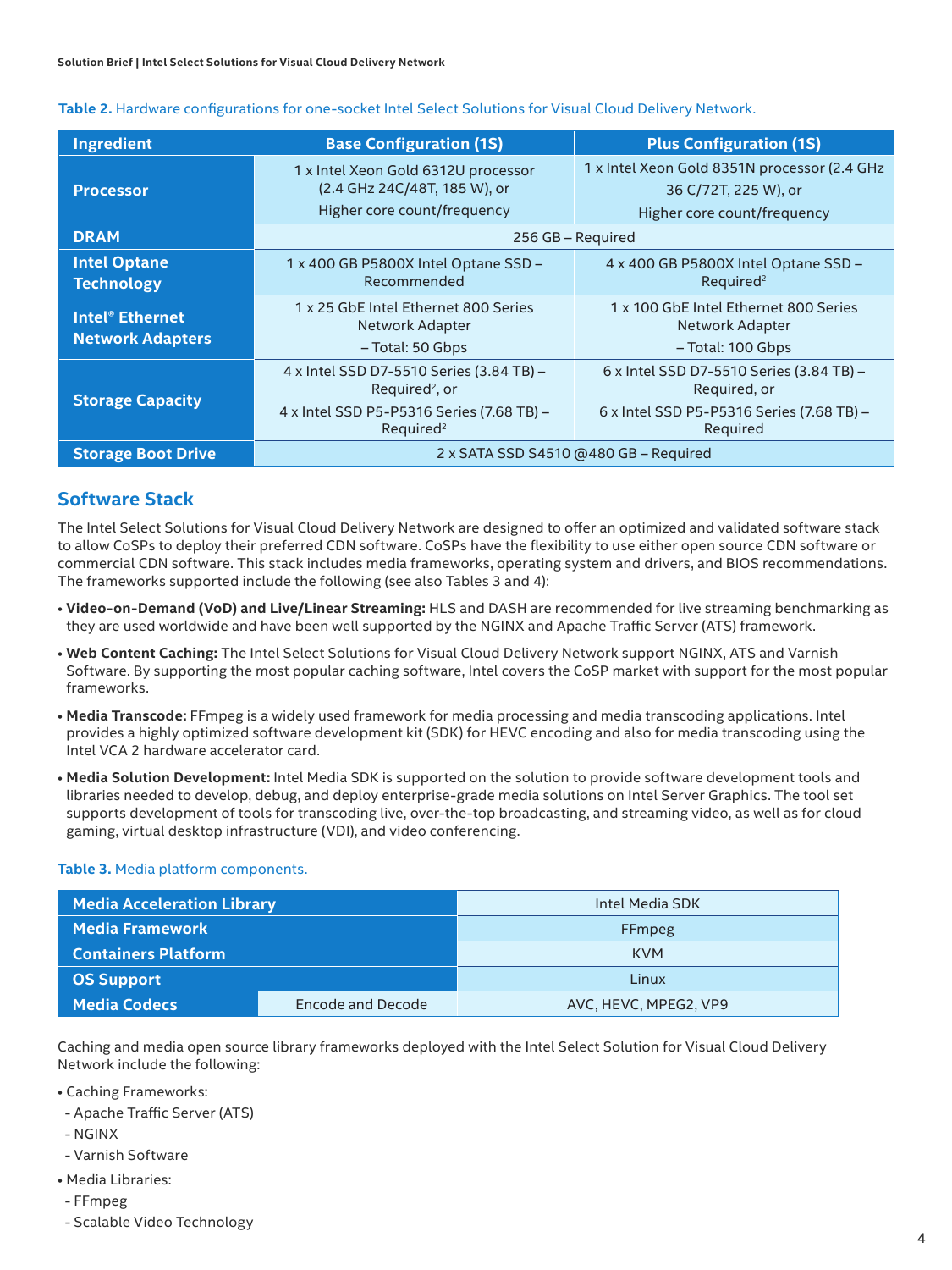#### **Operating Systems, Drivers, and Firmware**

The Intel Select Solutions for Visual Cloud Delivery Network include a comprehensive, optimized software and firmware stack based on either CentOS or Red Hat Enterprise Linux. Contact your Intel representative for access to a detailed design specification for each configuration. These specifications and associated test plans are posted to the Intel Resource and Design Center.

The solution details each software stack component in order to reduce chances for incompatibilities, eliminate errors and provide for reliable and high-performance operation. Variables specified include minimum supported versions of following key items:

- Intel processor microcode update versions
- UEFI firmware (BIOS)
- Host and guest operating system versions
- Intel Ethernet 800 Series Network Adapters
- Intel Optane SSD and persistent memory firmware and drivers

#### **Verified Performance through Benchmark Testing**

To validate the performance of Intel Select Solutions for Visual Cloud Delivery Network, Intel has devised a series of key performance indicator (KPI) targets for both the Base and the Plus configurations. Table 4 highlights some of these KPI benchmarks.

#### **Table 4.** Key KPI targets.<sup>3</sup>

| <b>Benchmark</b>                                                                                                                      | <b>Key Performance Indicator</b>             | <b>1S Plus</b><br>(Actual Recorded KPIs) |                           | <b>2S Plus</b><br>(Actual Recorded KPIs) |                           |
|---------------------------------------------------------------------------------------------------------------------------------------|----------------------------------------------|------------------------------------------|---------------------------|------------------------------------------|---------------------------|
|                                                                                                                                       |                                              | 90%<br><b>Cache Ratio</b>                | 99%<br><b>Cache Ratio</b> | 90%<br><b>Cache Ratio</b>                | 99%<br><b>Cache Ratio</b> |
| <b>VOD</b><br>Keepalive on 512 Conns<br><b>100% TLS</b><br>90% - 99% Cache Hit Ratio<br>(Cache on NVMe)                               | HTTPS regs/s (1MB)                           | 10898                                    | 11389                     | 17239                                    | 21368                     |
|                                                                                                                                       | Latency<br>(Time to last Byte, ms)           | 62 (avg)                                 | 64 (avg)                  | 33 (avg)                                 | 41 (avg)                  |
|                                                                                                                                       |                                              | 130 (p90)                                | 144 (p90)                 | 75 (p90)                                 | 84 (p90)                  |
|                                                                                                                                       |                                              | 443 (p99)                                | 513 (p99)                 | 223 (p99)                                | 330 (p99)                 |
|                                                                                                                                       | <b>HTTPS Throughput (Gbps)</b>               | 89.6                                     | 94                        | 152.8                                    | 178                       |
| <b>Media Transcoding</b><br>(Intel® Xeon® Processors<br>Only)                                                                         | H.265 to H.265 (1080p 30fps)<br># of streams | 18 streams                               |                           | 32 streams                               |                           |
|                                                                                                                                       | H.265 to H.265 (4K 60fps)<br># of streams    | 5 streams                                |                           | 8 streams                                |                           |
| <b>Web Asset Caching</b><br><b>Keepalive Off</b><br>512 Conns                                                                         | HTTPS reg/s (10 KB)                          | 35000                                    |                           | 38008                                    |                           |
|                                                                                                                                       | Latency<br>(Time to Last Byte, ms)           | $2.85$ (avg)                             |                           | $2.72$ (avg)                             |                           |
| <b>100% TLS</b>                                                                                                                       |                                              | 6.43 (p90)                               |                           | 6.77 (p90)                               |                           |
| >99% Cache Hit Ratio                                                                                                                  |                                              | 12.05 (p99)                              |                           | 12 (p99)                                 |                           |
| <b>Live Linear</b><br>Keepalive on<br>512 Conns<br><b>100% TLS</b><br>93% Cache Hit Ratio<br>(Cache in Persistent Memory<br>and DRAM) | HTTPS req/s (1MB)                            | 11542                                    |                           | 19213                                    |                           |
|                                                                                                                                       | Latency<br>(Time to Last Byte, ms)           | 62 (avg)                                 |                           | 31 (avg)                                 |                           |
|                                                                                                                                       |                                              | 127 (p90)                                |                           | 66 (p90)                                 |                           |
|                                                                                                                                       |                                              | 569 (p99)                                |                           | 178 (p99)                                |                           |
|                                                                                                                                       | <b>HTTPS Throughput (Gbps)</b>               | 94.9                                     |                           | 161.2                                    |                           |